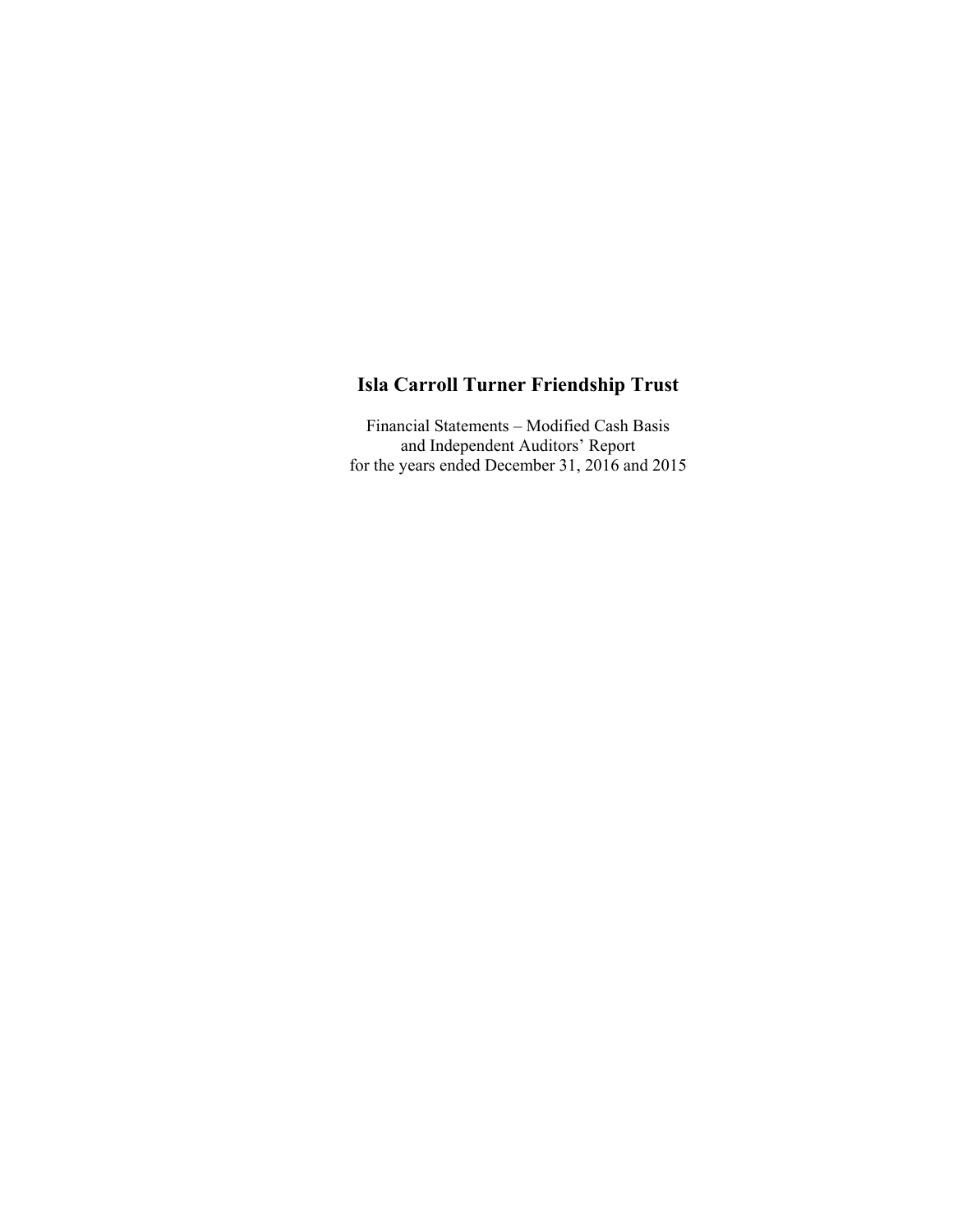|--|

|                                                                                                            | Page |
|------------------------------------------------------------------------------------------------------------|------|
| <b>Independent Auditors' Report</b>                                                                        | 1    |
| <b>Financial Statements:</b>                                                                               |      |
| Statements of Assets and Net Assets – Modified Cash Basis as of<br>December 31, 2016 and 2015              | 3    |
| Statements of Revenue and Expenses – Modified Cash Basis for the years ended<br>December 31, 2016 and 2015 | 4    |
| Statements of Cash Flows – Modified Cash Basis for the years ended<br>December 31, 2016 and 2015           | 5    |
| Notes to Financial Statements for the years ended December 31, 2016 and 2015                               | 6    |
| <b>Supplementary Information:</b>                                                                          |      |
| Schedule of Grants Paid during the year ended December 31, 2016                                            | 8    |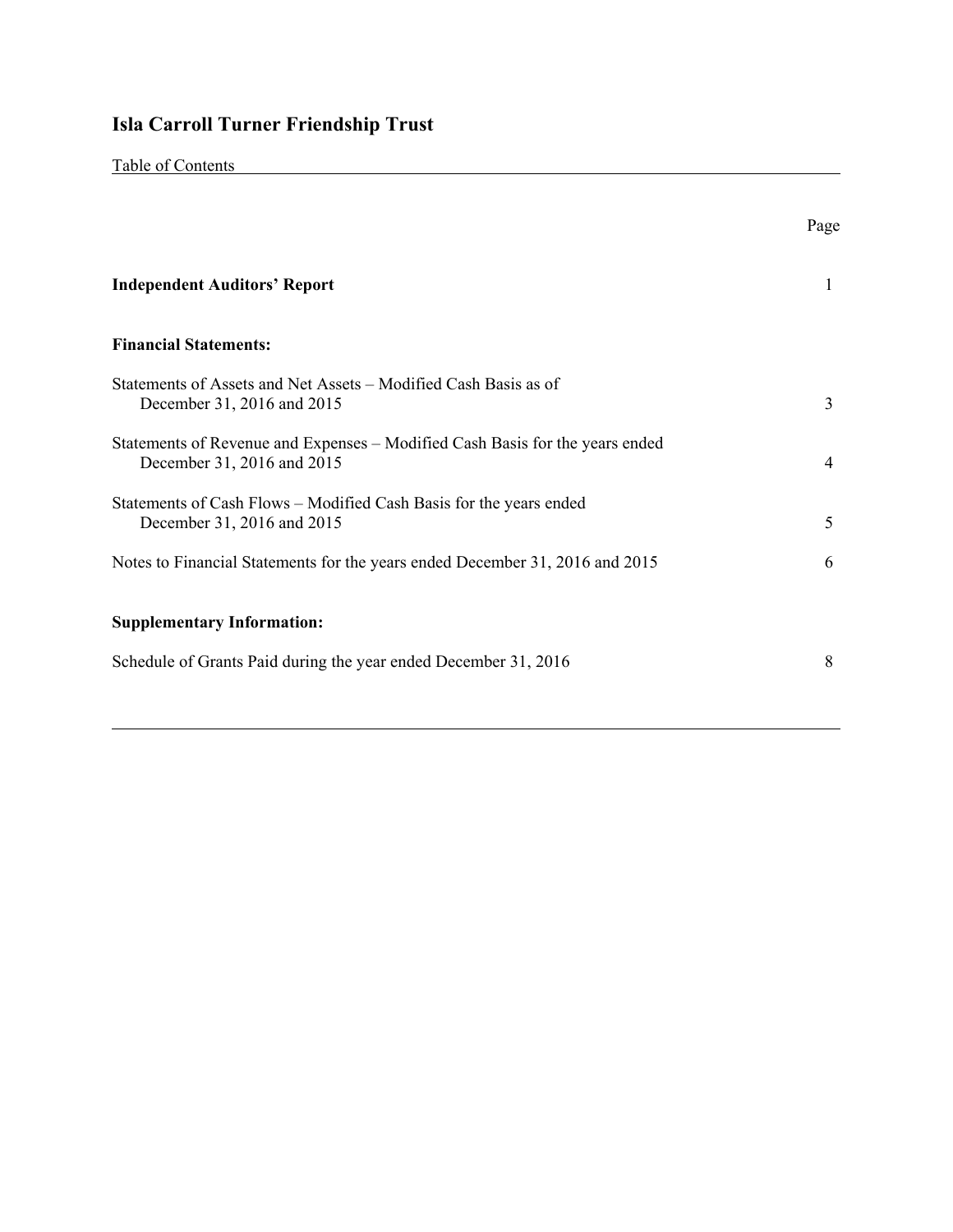### **Independent Auditors' Report**

To the Board of Trustees of Isla Carroll Turner Friendship Trust:

We have audited the accompanying financial statements of Isla Carroll Turner Friendship Trust, which comprise the statements of assets and net assets – modified cash basis as of December 31, 2016 and 2015 and the related statements of revenue and expenses – modified cash basis and of cash flows – modified cash basis for the years then ended, and the related notes to the financial statements.

### **Management's Responsibility for the Financial Statements**

Management is responsible for the preparation and fair presentation of these financial statements in accordance with the modified cash basis of accounting as described in Note 1; this includes determining that the modified cash basis of accounting is an acceptable basis for the preparation of the financial statements in the circumstances. Management also is responsible for the design, implementation, and maintenance of internal control relevant to the preparation and fair presentation of financial statements that are free from material misstatement, whether due to fraud or error.

#### **Auditors' Responsibility**

Our responsibility is to express an opinion on these financial statements based on our audits. We conducted our audits in accordance with auditing standards generally accepted in the United States of America. Those standards require that we plan and perform our audits to obtain reasonable assurance about whether the financial statements are free from material misstatement.

An audit involves performing procedures to obtain audit evidence about the amounts and disclosures in the financial statements. The procedures selected depend on the auditors' judgment, including the assessment of the risks of material misstatement of the financial statements, whether due to fraud or error. In making those risk assessments, the auditor considers internal control relevant to the entity's preparation and fair presentation of the financial statements in order to design audit procedures that are appropriate in the circumstances, but not for the purpose of expressing an opinion on the effectiveness of the entity's internal control. Accordingly, we express no such opinion. An audit also includes evaluating the appropriateness of accounting policies used and the reasonableness of significant accounting estimates made by management, as well as evaluating the overall presentation of the financial statements.

We believe that the audit evidence we have obtained is sufficient and appropriate to provide a basis for our audit opinion.

#### **Opinion**

In our opinion, the financial statements referred to above present fairly, in all material respects, the assets and net assets of Isla Carroll Turner Friendship Trust as of December 31, 2016 and 2015 and its revenue, expenses and cash flows for the years then ended in accordance with the modified cash basis of accounting.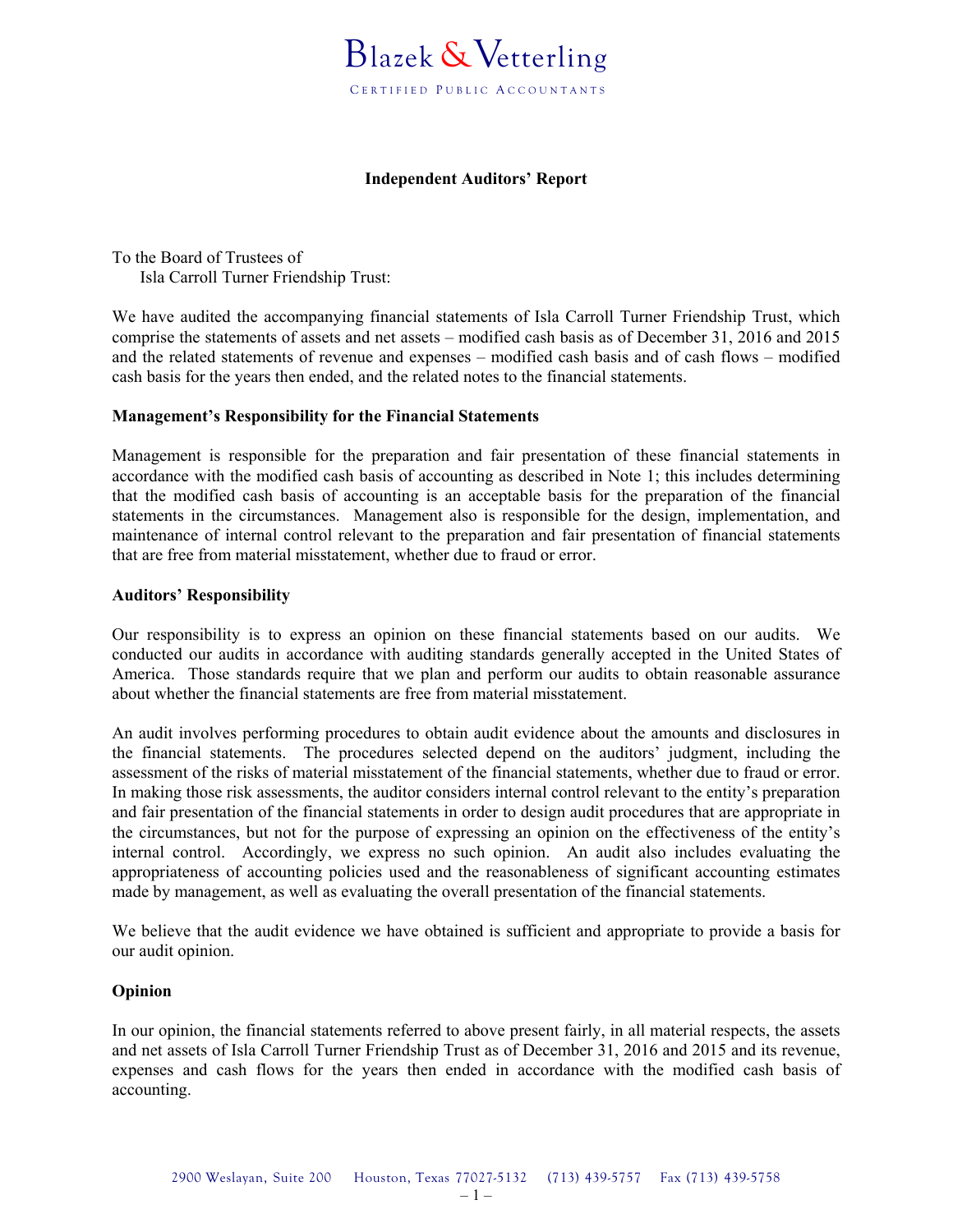#### **Basis of Accounting**

As described in Note 1, these financial statements are prepared on the modified cash basis of accounting, which is a basis of accounting other than accounting principles generally accepted in the United States of America. Our opinion is not modified with respect to this matter.

#### **Supplementary Information**

Our audits were conducted for the purpose of forming an opinion on the financial statements as a whole. Supplementary information in the schedule of grants paid during the year ended December 31, 2016 is presented for purposes of additional analysis and is not a required part of the financial statements. Such information is the responsibility of management and was derived from and relates directly to the underlying accounting and other records used to prepare the financial statements. The information has been subjected to the auditing procedures applied in our audits of the financial statements and certain additional procedures, including comparing and reconciling such information directly to the underlying accounting and other records used to prepare the financial statements or to the financial statements themselves, and other additional procedures in accordance with auditing standards generally accepted in the United States of America. In our opinion, the information is fairly stated, in all material respects, in relation to the financial statements as a whole.

Blazek & Vetterling

September 12, 2017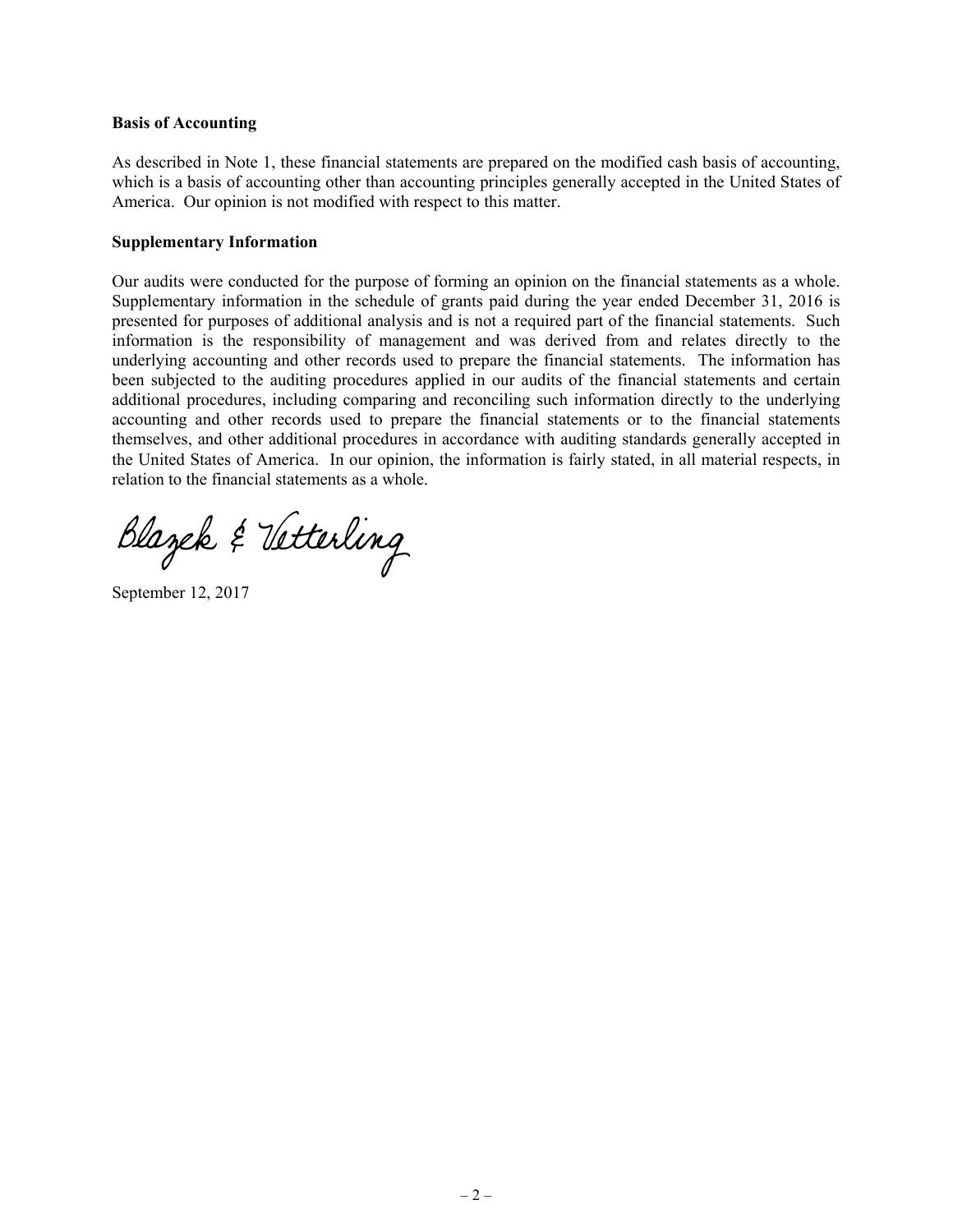Statements of Assets and Net Assets – Modified Cash Basis as of December 31, 2016 and 2015

|                                                 | 2016            |    | 2015      |
|-------------------------------------------------|-----------------|----|-----------|
| <b>ASSETS</b>                                   |                 |    |           |
| Cash<br>Investments, at cost ( <i>Note 2</i> ): | \$<br>188,544   | \$ | 74,109    |
| Equity securities – common stock                | 1,143,696       |    | 1,155,036 |
| Money market mutual funds                       | 45,140          |    | 59,468    |
| Prepaid excise tax and other assets             | 2,807           |    | 17,521    |
| <b>TOTAL ASSETS</b>                             | 1,380,187       |    | 1,306,134 |
| <b>NET ASSETS</b>                               |                 |    |           |
| Unrestricted net assets                         | \$<br>1,380,187 | S  | 1,306,134 |
| <b>TOTAL NET ASSETS</b>                         | 1,380,187       |    | 1,306,134 |

*See accompanying notes to financial statements.*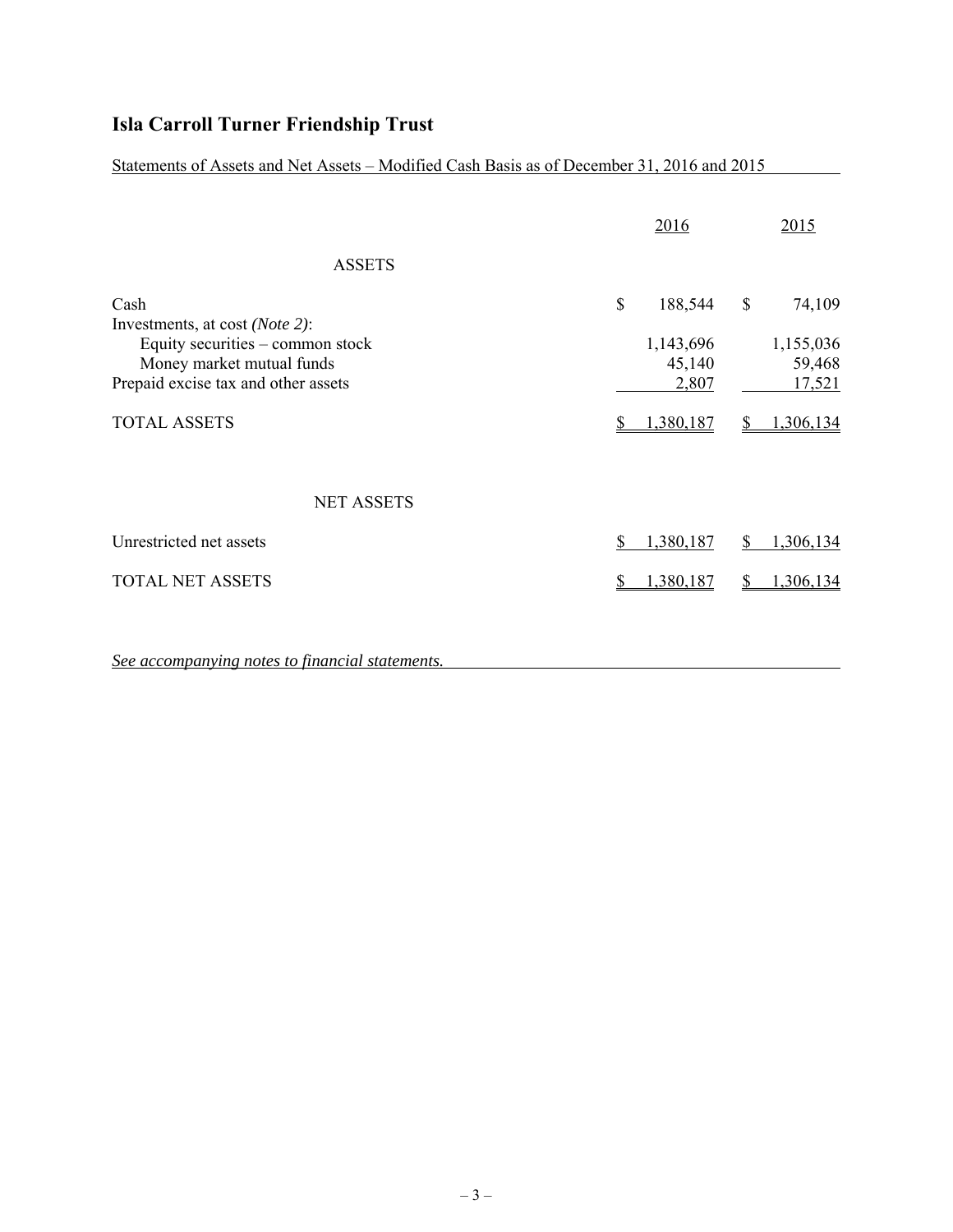Statements of Revenue and Expenses – Modified Cash Basis for the years ended December 31, 2016 and 2015

|                                                                                                                                                                                           | 2016                                                                               | 2015                                                                               |
|-------------------------------------------------------------------------------------------------------------------------------------------------------------------------------------------|------------------------------------------------------------------------------------|------------------------------------------------------------------------------------|
| <b>REVENUE:</b>                                                                                                                                                                           |                                                                                    |                                                                                    |
| Interest and dividends<br>Realized gain on sale of investments                                                                                                                            | \$<br>1,650,150<br>639,092                                                         | \$<br>1,679,087<br>2,241,098                                                       |
| Total revenue                                                                                                                                                                             | 2,289,242                                                                          | 3,920,185                                                                          |
| <b>EXPENSES:</b>                                                                                                                                                                          |                                                                                    |                                                                                    |
| Grants made<br>Salaries and related costs<br>Investment custodial and management fees<br>Federal excise tax (Note 3)<br>Office rent<br>Other professional fees<br>Other<br>Total expenses | 1,965,000<br>97,426<br>47,342<br>44,630<br>25,268<br>20,845<br>14,678<br>2,215,189 | 3,699,200<br>95,248<br>47,520<br>66,479<br>23,891<br>23,335<br>15,684<br>3,971,357 |
| <b>CHANGES IN UNRESTRICTED NET ASSETS</b>                                                                                                                                                 | 74,053                                                                             | (51, 172)                                                                          |
| Unrestricted net assets, beginning of year                                                                                                                                                | 1,306,134                                                                          | 1,357,306                                                                          |
| Unrestricted net assets, end of year                                                                                                                                                      | 1,380,187                                                                          | 1,306,134                                                                          |

*See accompanying notes to financial statements.*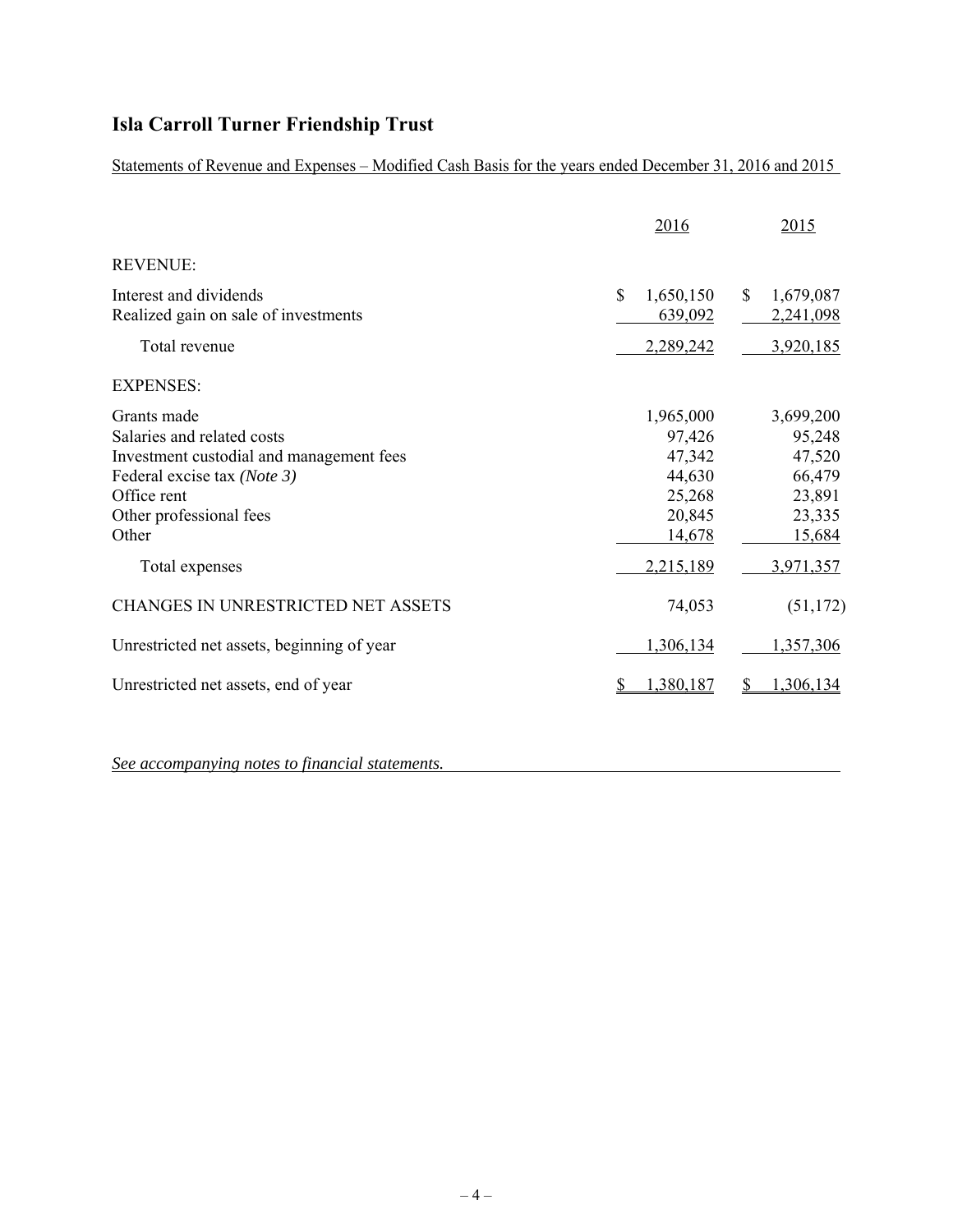Statements of Cash Flows – Modified Cash Basis for the years ended December 31, 2016 and 2015

|                                                                                                                                                |               | 2016              |    | 2015                  |
|------------------------------------------------------------------------------------------------------------------------------------------------|---------------|-------------------|----|-----------------------|
| CASH FLOWS FROM OPERATING ACTIVITIES:                                                                                                          |               |                   |    |                       |
| Changes in unrestricted net assets<br>Adjustments to reconcile changes in unrestricted net assets<br>to net cash used by operating activities: | $\mathcal{S}$ | 74,053            | \$ | (51, 172)             |
| Realized gain on sale of investments                                                                                                           |               | (639,092)         |    | (2,241,098)           |
| Changes in prepaid excise tax and other assets                                                                                                 |               | 14,714            |    | 36,479                |
| Net cash used by operating activities                                                                                                          |               | (550, 325)        |    | (2,255,791)           |
| CASH FLOWS FROM INVESTING ACTIVITIES:                                                                                                          |               |                   |    |                       |
| Proceeds from sale of investments<br>Net change in money market mutual funds held as investments                                               |               | 650,432<br>14,328 |    | 2,286,683<br>(48,207) |
| Net cash provided by investing activities                                                                                                      |               | 664,760           |    | 2,238,476             |
| NET CHANGE IN CASH                                                                                                                             |               | 114,435           |    | (17,315)              |
| Cash, beginning of year                                                                                                                        |               | 74,109            |    | 91,424                |
| Cash, end of year                                                                                                                              |               | 188,544           | S  | 74,109                |
| Supplemental disclosure of cash flow information:<br>Federal excise tax paid                                                                   |               | \$30,000          |    | \$30,000              |
| See accompanying notes to financial statements.                                                                                                |               |                   |    |                       |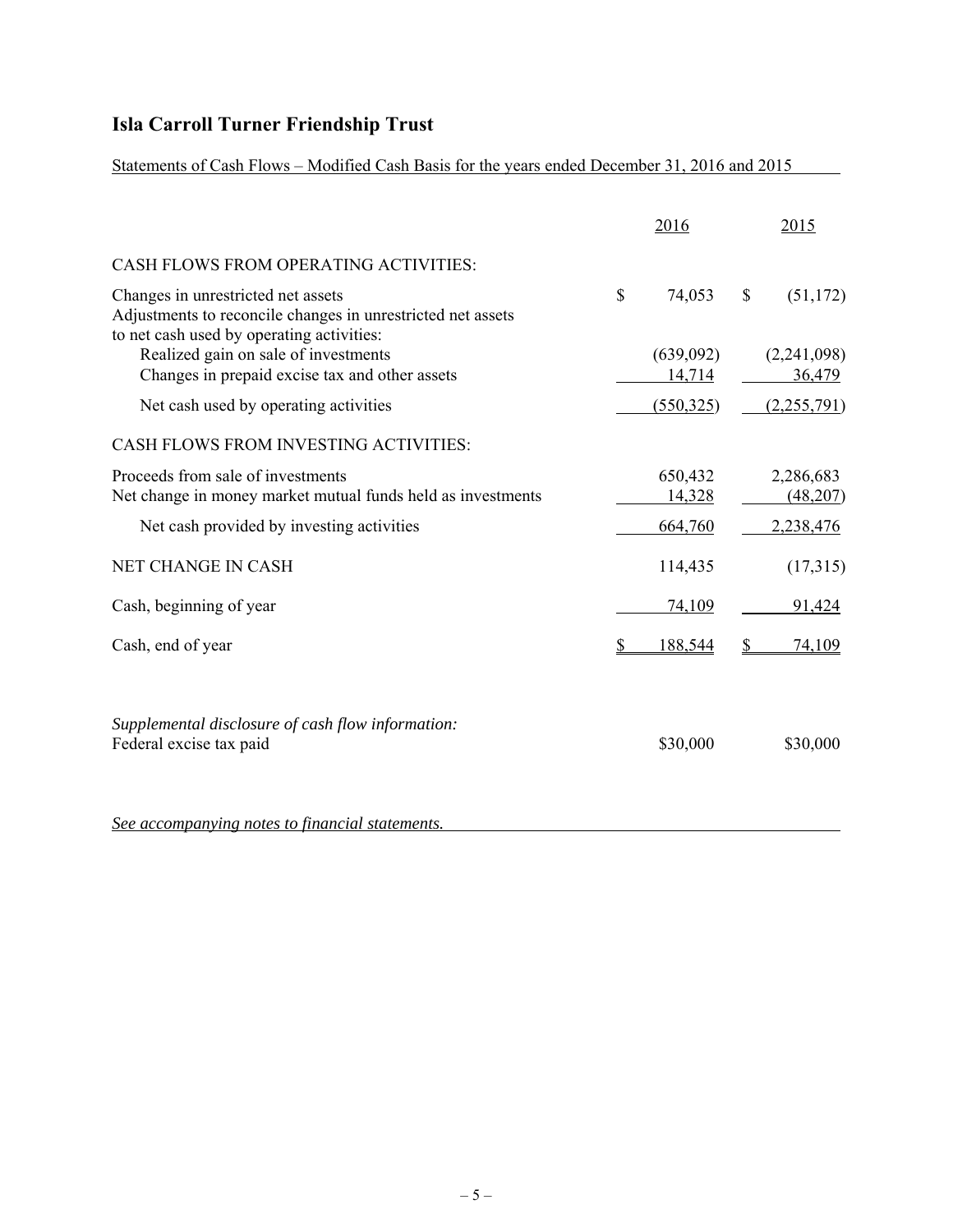Notes to Financial Statements for the years ended December 31, 2016 and 2015

### **NOTE 1 – ORGANIZATION AND SIGNIFICANT ACCOUNTING POLICIES**

Organization – Isla Carroll Turner Friendship Trust (the Trust) was established in 1956 by Isla Carroll Sterling Turner. The Trust provides grants to charitable organizations for the purpose of assisting the elderly and older adults with Down's Syndrome in the State of Texas.

Basis of presentation – The Trust's financial statements are presented in accordance with the modified cash basis of accounting. This method of accounting differs from generally accepted accounting principles primarily in that revenue is recognized when received rather than when earned and expenses are recognized when paid rather than when incurred. The Trust recognizes an asset or liability for federal excise tax in the tax year that it arises.

Federal income tax status – The Trust is a  $\S 4947(a)(1)$  non-exempt charitable trust, which is treated as a private foundation for federal tax purposes. The Trust is exempt from federal income tax but is subject to federal excise tax on net investment income, as defined by federal tax laws.

Investments are reported at cost. Realized gains and losses on sales of investments are computed using the first-in, first-out method.

Net asset classification – Revenue and the related net assets are classified based on the existence or absence of donor-imposed restrictions. Unrestricted net assets include those net assets whose use is not restricted by donor-imposed stipulations even though their use may be limited in other respects such as by contract or board designation. All of the Trust's net assets are unrestricted in that they are available to support the broad purpose of the Trust.

Grants made are recognized as expenses when paid by the Trust.

Functional expenses – The expenses of the Trust are summarized on a natural basis in the statements of revenue and expenses. In 2016 and 2015, approximately 94% and 96%, respectively, of the Trust's expenses relate to the grant program and 6% and 4%, respectively, relate to management and general.

### **NOTE 2 – INVESTMENTS**

Investments in common stock are with two corporate holdings and have a fair value of \$49,277,713 and \$43,133,089 at December 31, 2016 and 2015, respectively. The fair value is based on the closing prices reported on the active market on which the individual securities are traded. One of the Trust's two holdings comprise 98% of the total fair value of common stock at December 31, 2016 and 2015.

Investments are exposed to various risks such as interest rate, market and credit risks. Because of these risks, it is at least reasonably possible that changes in the fair value of investment securities will occur in the near term and that such changes could materially affect the fair value amounts in this disclosure.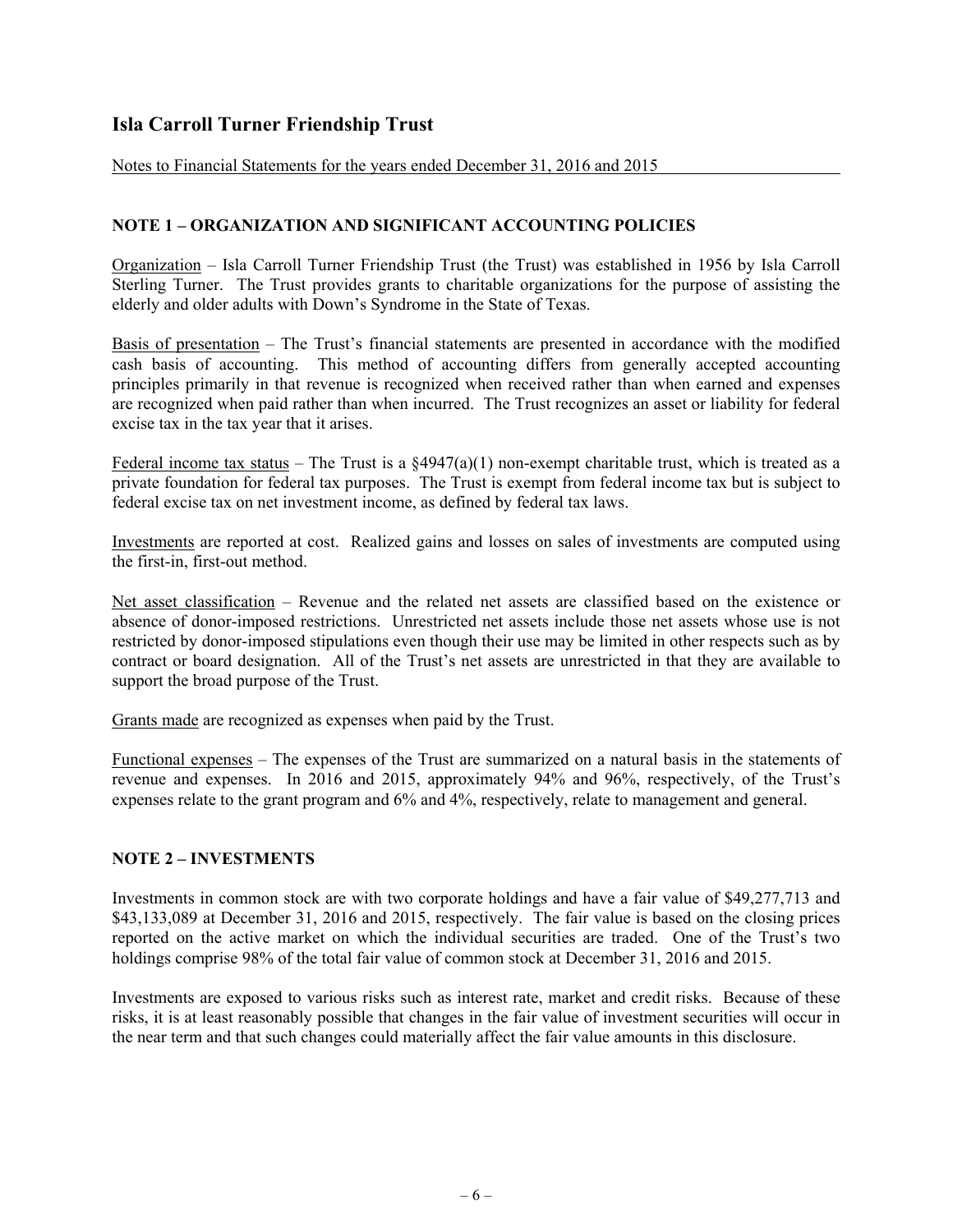### **NOTE 3 – FEDERAL EXCISE TAX**

The Code imposes an excise tax on private foundations equal to 2% of net investment income (principally interest, dividends, and net realized capital gains, less expenses incurred in the production of investment income). This tax is reduced to 1% for private foundations that meet certain distribution requirements. The Trust computed its provision for federal excise tax at the rate of 2% in 2016 and 1% in 2015.

Internal Revenue Code §4942 requires that the Trust annually make qualifying charitable distributions of approximately 5% of the fair value of noncharitable assets during the prior year reduced by acquisition indebtedness, if any, with respect to such assets. Such qualifying distributions must be made by the end of the succeeding taxable year in order to avoid the imposition of a 30% federal excise tax on any undistributed income. The Trust is currently in compliance with these provisions and is not subject to this federal excise tax on undistributed income.

The Trust believes that it has appropriate support for the federal excise tax positions taken and, as such, does not have any uncertain tax positions that could result in a material impact on the Trust's financial statements.

### **NOTE 4 – SUBSEQUENT EVENTS**

Management has evaluated subsequent events through September 12, 2017, which is the date that the financial statements were available for issuance. As a result of this evaluation, no events were identified that are required to be disclosed or would have a material impact on reported net assets or changes in net assets.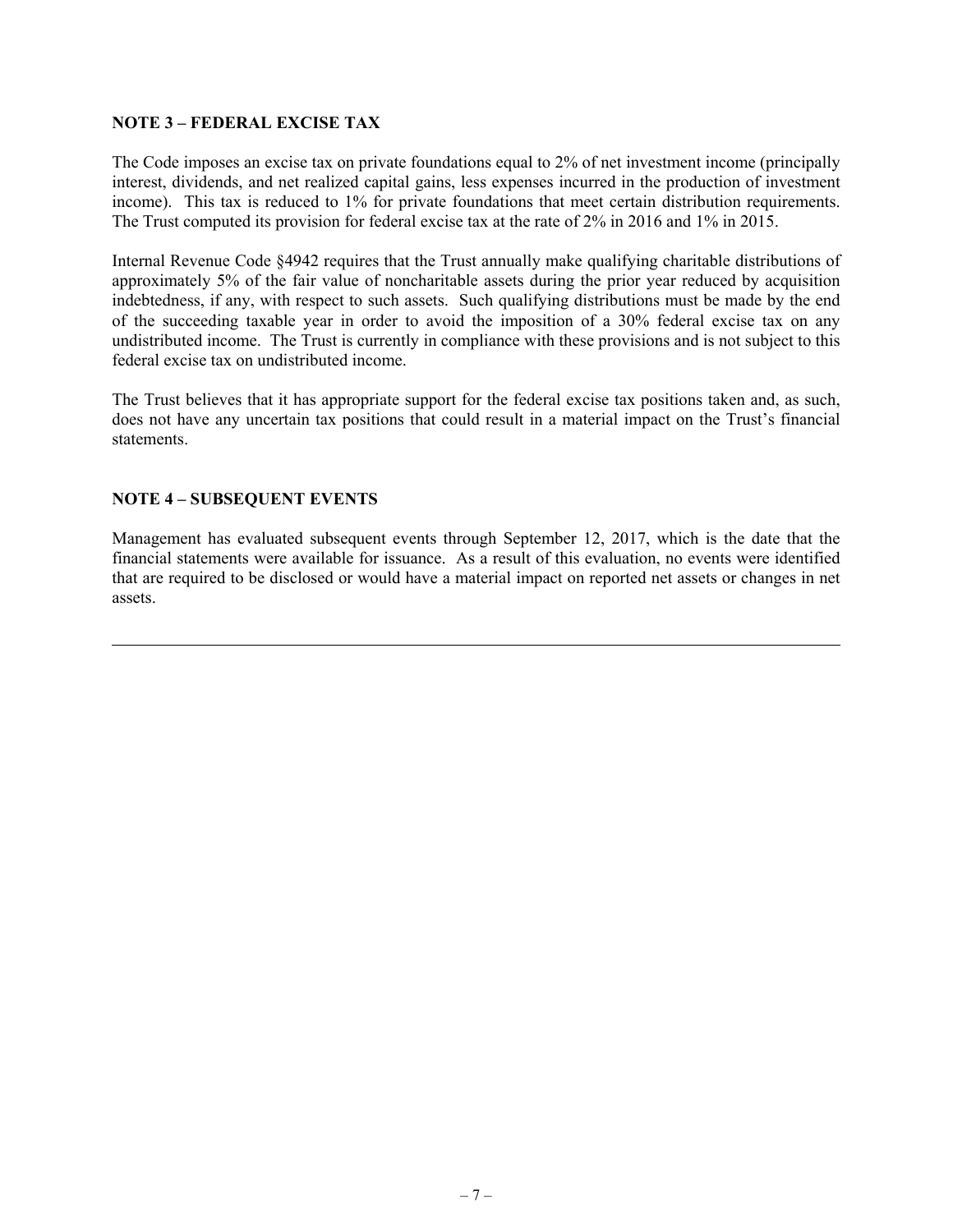Schedule of Grants Paid during the year ended December 31, 2016

| <b>Grantee</b>                                                                       | <b>Amount Paid</b> |
|--------------------------------------------------------------------------------------|--------------------|
| All Saints Catholic Community                                                        | \$<br>50,000       |
| Alzheimer's Association Houston and Southeast Texas Chapter                          | 50,000             |
| Cathedral Health and Outreach Ministries                                             | 35,000             |
| Catholic Charities of the Archdiocese of Galveston-Houston                           | 50,000             |
| Centro Familiar Cristiano, Inc.                                                      | 10,000             |
| Chinese Community Center, Inc.                                                       | 20,000             |
| <b>CHRISTUS Foundation for HealthCare</b>                                            | 50,000             |
| Clarewood House                                                                      | 50,000             |
| Depression & Bipolar Support Alliance of Greater Houston                             | 15,000             |
| Dominican Sisters of Houston, Texas, Inc.                                            | 20,000             |
| East Texas Food Bank, Regional                                                       | 20,000             |
| Evelyn Rubenstein Jewish Community Center of Houston                                 | 10,000             |
| Family Service Center at Houston and Harris County                                   | 15,000             |
| Foundation for the Retarded (The Center)                                             | 50,000             |
| Galveston County Food Bank (formerly Gleanings from The Harvest for Galveston, Inc.) | 35,000             |
| Golden Age Hobby House of Houston, Inc.                                              | 65,000             |
| Golden Rule Broadcasting                                                             | 25,000             |
| Good Samaritan Foundation of Texas, Inc.                                             | 60,000             |
| Houston Aphasia Recovery Center                                                      | 20,000             |
| Houston Area Parkinson Society                                                       | 75,000             |
| Houston Habitat for Humanity                                                         | 100,000            |
| Houston Hospice                                                                      | 50,000             |
| Houston's Amazing Place, Inc.                                                        | 60,000             |
| <b>Interfaith CarePartners</b>                                                       | 25,000             |
| <b>Interfaith Caring Ministries</b>                                                  | 40,000             |
| Interfaith Ministries for Greater Houston                                            | 60,000             |
| Meals on Wheels and More, Inc.                                                       | 10,000             |
| Metroport Meals on Wheels, Inc.                                                      | 15,000             |
| Missions of Yahweh, Inc., The                                                        | 50,000             |
| Montgomery County Food Bank                                                          | 20,000             |
| Montrose Counseling Center, Inc.                                                     | 40,000             |
| New Hope Housing                                                                     | 50,000             |
| Nixon Home Care, Inc.                                                                | 75,000             |
| Northwest Assistance Ministries                                                      | 50,000             |
| Parker County Committee on Aging                                                     | 15,000             |
| Precinct2gether, Inc.                                                                | 30,000             |
| Rebuilding Together - Houston                                                        | 75,000             |
| Rose, The                                                                            | 25,000             |
| St. Dominic Village                                                                  | 100,000            |

*(continued)*